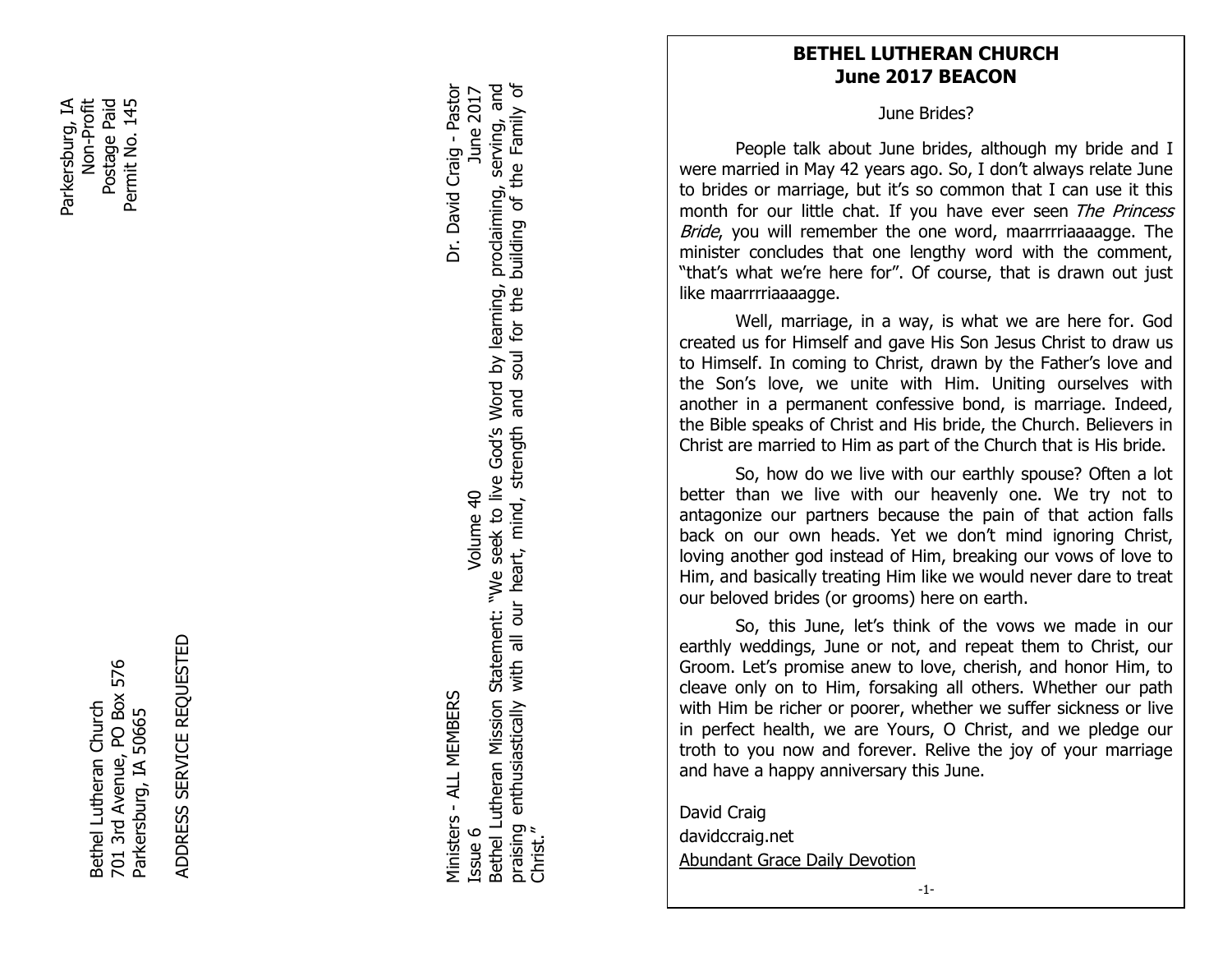and phone number so a visit can be scheduled. If you would like a **visit from Pastor David Craig**, please call the church office (346-2028) and leave a message with your name

#### **V0LUNTEERS NEEDED --**

- to become the **Youth Leaders**. Chris and Nina Sweeney are stepping down as Youth Leaders but they would be willing to help new leaders with Youth events.
- in the church office one morning a week, Monday, Tuesday or Thursday. We currently have volunteers on Wednesday and Friday morning.

**Please pray** about this, and, if interested, talk with Council President Dan Frey. Thank you.

#### **ORGANIZED PRAYER FOR OUR BETHEL LUTHERAN FAMILIES**

**WEEK OF JUNE 4 –** Terry & Darla Drewelow, Leah Knock, Abigail & Morgan, Kyle Simon, Aaron & Lori Simon, Jack & Max, Sharon Knudson, Michelle Stearns

**WEEK OF JUNE 11 –** Ryan Dudley & family, Wayne & Norma Dudley, Matt & April Kressley, Jaxon, Derek, Breyer, & Cayden, Dale & Jan Stearns

**WEEK OF JUNE 18 –** Aaron & Angie Ellermann & Riley, Ryan Bixby, Dale & Candy Krohn, Michelle Krohn, Sara Stearns & James Deike, Logan & Claire, Chris & Nina Sweeney, Rose & Alexander **WEEK OF JUNE 25 –** Alex & Monica Bixby, Dennis & Karol

Ellermann, Virgil Lindaman, Tricia Krohn, Rex & Hope Tomkins, Desiree & Blake, Klint Knock, Abigail & Morgan

#### **Special Church Council Meeting, April 30, 2017**

Present: Darla Drewelow, Carol Chapman, Dan Frey, Jenny Hansmann, Bruce Simon, Pastor David Craig

Dan Frey called the meeting to order. The purpose of the meeting was to approve Pastor David Craig's vacation request of May 22- 28, 2017. Pastor offered to find someone to take his place on May 28 and he will let the Council know who it is. The Council voted to approve his vacation request.

--Jenny Hansmann, Financial Secretary

## **June Bible Reading Schedule**

| June 1, Th:<br>Friday:<br>Saturday:<br>Sunday:                                         | Acts 28:11-22, Daniel 5:17-31, Psalm 114<br>Acts 28:23-31, Daniel 6:1-17, Psalm 115<br>Matthew 1, Daniel 6:18-28, Psalm 116<br>Genesis 22                                                                                                                                                                                              |
|----------------------------------------------------------------------------------------|----------------------------------------------------------------------------------------------------------------------------------------------------------------------------------------------------------------------------------------------------------------------------------------------------------------------------------------|
| June 5, Mon:<br>Tuesday:<br>Wednesday:<br>Thursday:<br>Friday:<br>Saturday:<br>Sunday: | Matthew 2:1-15, Daniel 7:1-14, Psalm 117<br>Matthew 2:16-23, Daniel 7:15-28, Psalm 118<br>Matthew 3, Daniel 8:1-14, Psalm 119:1-16<br>Matthew 4:1-11, Daniel 8:15-27, Psalm 119:17-32<br>Matthew 4:12-25, Daniel 9:1-19, Psalm 119:33-48<br>Matthew 5:1-16, Daniel 9:20-27, Psalm 119:49-64<br>Genesis 23                              |
| Tuesday:<br>Wednesday:<br>Thursday:<br>Friday:<br>Saturday:<br>Sunday:                 | June 12, Mon: Matthew 5:17-32, Daniel 10, Psalm 119:65-80<br>Matt. 5:33-48, Daniel 11:1-13, Psalm 119:81-96<br>Matt. 6:1-18, Daniel 11:14-28, Psalm 119:97-112<br>Matt. 6:19-34, Daniel 11:29-39, Psalm 119:113-128<br>Matt. 7:1-14, Daniel 11:40-45, Psalm 119:129-144<br>Matthew 7:15-29, Daniel 12, Psalm 119:145-160<br>Genesis 24 |
| Tuesday:<br>Wednesday:<br>Thursday:<br>Friday:<br>Saturday:<br>Sunday:                 | June 19, Mon: Matthew 8:1-17, Esther 1, Psalm 119:161-176<br>Matthew 8:18-34, Esther 2, Psalm 120<br>Matthew 9:1-17, Esther 3, Psalm 121<br>Matthew 9:18-38, Esther 4, Psalm 122<br>Matthew 10:1-15, Esther 5, Psalm 123<br>Matthew 10:16-31, Esther 6, Psalm 124<br>Genesis 25                                                        |
| Tuesday:<br>Wednesday:<br>Thursday:<br>Friday:                                         | June 26, Mon: Matthew 10:32-42, Esther 7, Psalm 125<br>Matthew 11:1-19, Esther 8, Psalm 126<br>Matthew 11:20-30, Esther 9, Psalm 127<br>Matthew 12:1-21, Esther 10, Psalm 128<br>Matt. 12:22-37, Lamentations 1, Psalm 129                                                                                                             |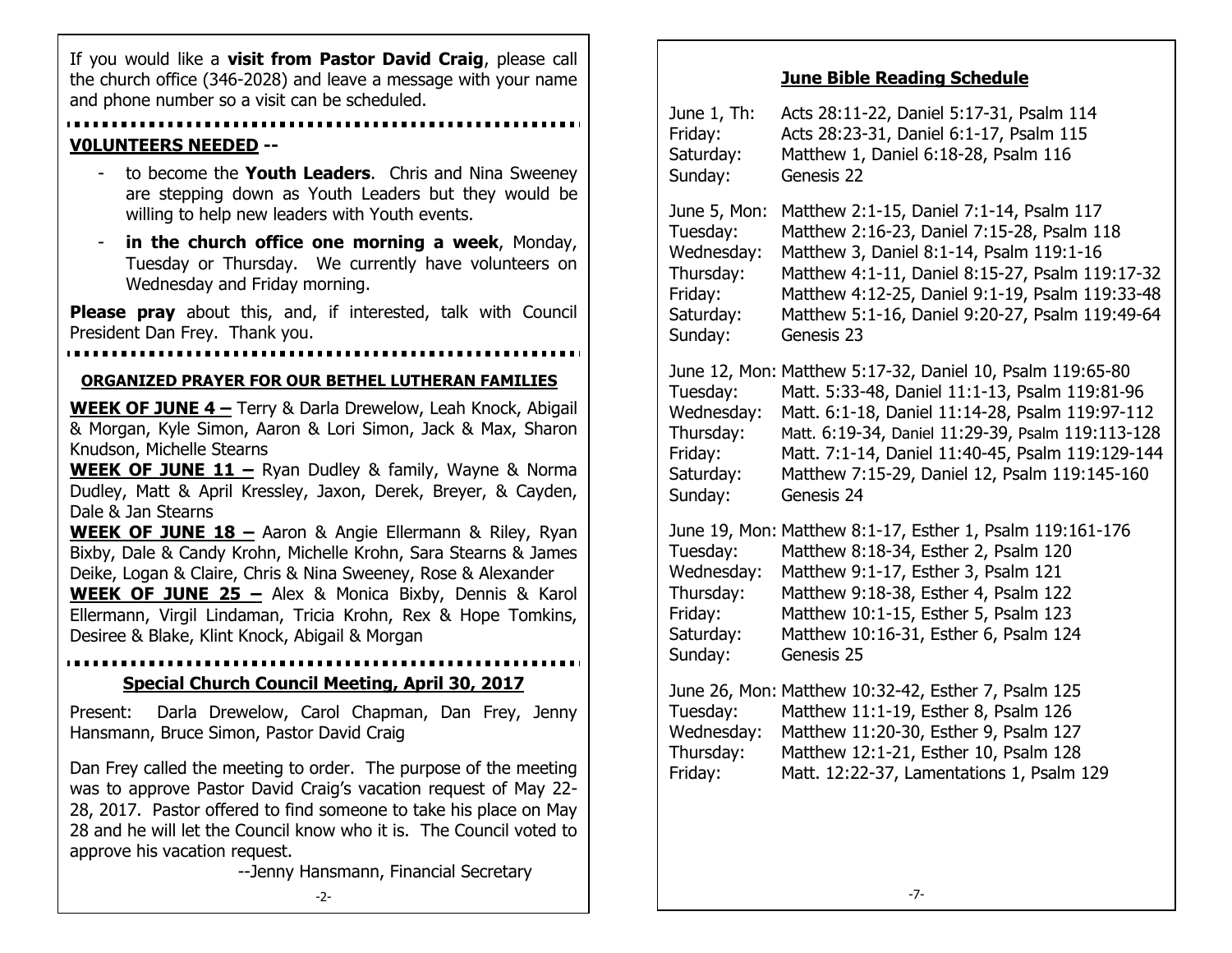## **Church Council Minutes** (cont.)

June 2017 Communion Assistants: Diane Buss & Jay Herter

Closing Prayer/The Lord's Prayer: Motion to adjourn the meeting by Bruce Simon, 2<sup>nd</sup> by Carol Chapman.

-Michelle Krohn for Stacy Palmer, Church Council Secretary

**PRAYER CHAIN CALLING LIST** – There are new lists in the mailboxes of those who requested to be part of the Prayer Chain calling list. Please begin to use the new list now. When calling, if there is no answer, please leave a message and call the next person. Thank you. Pam

#### **JUNE BIRTHDAYS**

– Bryer Kressley, Dale Krohn – Henry Gerloff – Dave Hubbard – Lance Marlette – Jackie Hager – Derek Kressley, Merna Schrage – Allen Redman – Rob Gorter – Dennis Ellermann – Bob Patterson – Darlene Johnson, Natalie Spree – Stauffer Johnson, Nora Mann, Bruce Simon – Mystica Harreld, Lindey Hedrick, Nancy Hemann

**THANK YOU –** Heartfelt and grateful Thank You to all who remembered me with cards, calls, visits and gifts during my two month stay at ROCA. A special thank you to Pastor David and Jacque for their visits. God's blessings to all.

- Jim Schwarz

## **FAMILY DEVOTIONS FOR JUNE**

## **Come, Holy Spirit!**

Bible Verse: "He (Jesus) said to them, . . . 'But you shall receive power when the Holy Spirit has come upon you; and you shall be my witnesses . . . to the end of the earth.'" Acts 1:7,8

Besides Father's Day on June  $18<sup>th</sup>$ , there are two other special Sundays in June this year:

Pentecost (June 4) – The day the Holy Spirit came upon Jesus' apostles, who became empowered to preach the Good News of Jesus to all who would listen; the day Christ's church was born!

Trinity Sunday (June  $11$ ) – The day we focus on the three persons of the Trinity – God the Father, God the Son, and God the Holy Spirit.

How can you help your children understand what happened at Pentecost and how the Holy Spirit is also at work in their lives today? Here are a few suggestions:

- 1) Using a Children's Bible story book or the Bible, read in the book of Acts (1-2) about the day of Pentecost. What did they see? What did they hear? How did they speak? What did they go on to do? Read further in Acts (3-5) to learn how the church grew from a few to over three thousand in one day, and how it kept growing!
- 2) Talk about how the Holy Spirit is at work here at Bethel through the ministry of Pastor Craig; through worship; through the members of our congregation. How is the Holy Spirit at work in your life, in your family, in our community, in our country, and in our world today?
- 3) When you're on vacation, visit other churches and see how the Holy Spirit is at work there, too!

Pray: Dear Heavenly Father, Thank you for sending your Holy Spirit to live within us - to call us, enlighten us, comfort us, and empower us to be witnesses for you. In Jesus' name, Amen.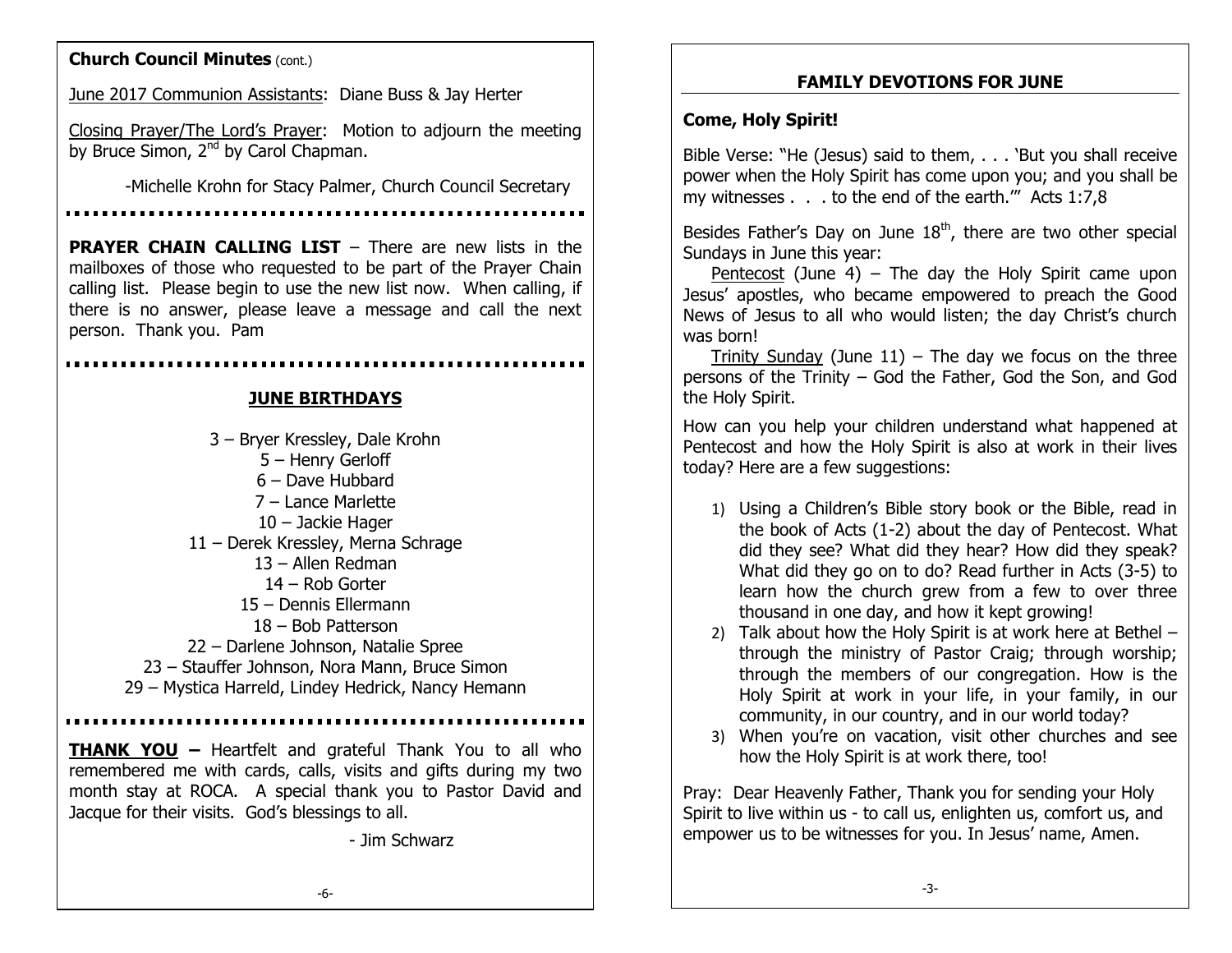# **May 10, 2017 Church Council Minutes**

Present: Diane Buss, Carol Chapman, Darla Drewelow, Dan Frey, Jenny Hansmann, Michelle Krohn, Bruce Simon

Approval of the Agenda: Motion made by Michelle Krohn,  $2^{nd}$  by Diane Buss

Approval of the Minutes: Motion made by Bruce Simon,  $2^{nd}$  by Carol Chapman

Approval of the Treasurer's Report: Motion made by Bruce Simon, 2<sup>nd</sup> by Carol Chapman

Pastor's Report: Dan shared Pastor's monthly report for April

Ministry Team Reports:

- Children & Youth Ministry Team No meeting
- Outreach Ministry Team No meeting; Pastor Craig working on visiting list
- Fellowship Ministry Team No meeting
- Property Ministry Team  $-$ 
	- 1) Bruce talked to Joe McGee to fix the front of the sanctuary and bell tower. Estimate is \$4,500; will try to get another estimate. Will hold a special congregational meeting on May  $28<sup>th</sup>$  to discuss and vote whether to repair the water damage.
	- 2) Dan will bring an estimate for additional lighting in the sanctuary to the next Council meeting.
	- 3) City added an outside remote meter at the parsonage.
- Worship & Music Ministry Team No meeting
- Social Concerns Ministry Team
	- 1) Relay for Life is July  $14<sup>th</sup>$ , \$1,200 is our goal. Fundraising will include root beer floats, Noisy Nickel offerings, and \$5 from each new T-shirt that is ordered. The Kickoff is June  $4<sup>th</sup>$ . Luminaires will also be sold for \$5 if you decorate or \$10 if we decorate.
	- 2) Planning to do Christmas Child boxes again.
- Missions/Benevolence Ministry Team No meeting

# Correspondence: NONE (cont.)

# **Church Council Minutes (cont.)**

Old Business:

- 1. Organ repairs tabled until next meeting; guy has not gotten back to Janet Mennen
- 2. Confirmation Update Test will be on May  $21<sup>st</sup>$ . Council will meet with parents in June to review the confirmands progress.
- 3. Thrivent Donations Carol will present to congregation; she will work with Pastor Craig on a date.
- 4. Pastor's Contract reviewed and approved by Council; Pastor Craig will review.
- 5. Microsoft Software Tabled
- 6. Lawn Mowing Henry & Janice Gerloff VOLUNTEERED to mow the church grounds and parsonage all summer long. Thank you, Thank you soooo much!!! However, we do need volunteers for when they're gone, June  $8^{th}$ -13 $^{th}$ .

# New Business:

- 1. Additional loan payments make double payment in June, 1st by Bruce Simon,  $2^{nd}$  by Jenny Hansmann.
- 2. Disperse Tables and Chairs Tabled. However, Carol will double check with the quilters to see how many they need.
- 3. Treasurer's Audit Report Audit was done for smooth transition from Dale Stearns to Julia Dudley. Audit was done for November 2016, January 2017 and March 2017. Audit completed and clear. Council approved the audit, 1st by Carol Chapman,  $2^{nd}$  by Diane Buss. Dale Stearns will hand over the books to Julia Dudley on May 12<sup>th</sup>.
- 4. MIDWESTONE BLC currently has four separate accounts at that bank: Youth, Memorial, Social Concerns, and BLCW. Since the bank charges for printed bank statements, Dale Stearns has had web access to print account information monthly. Jenny Hansmann agreed to be the contact person replacing Dale Stearns. Motion to have Jennifer Hansmann as new account contact for MIDWESTONE was made by Darla Drewelow, 2nd by Bruce Simon.

-5-

5. Bulk mail - Tabled. (cont.)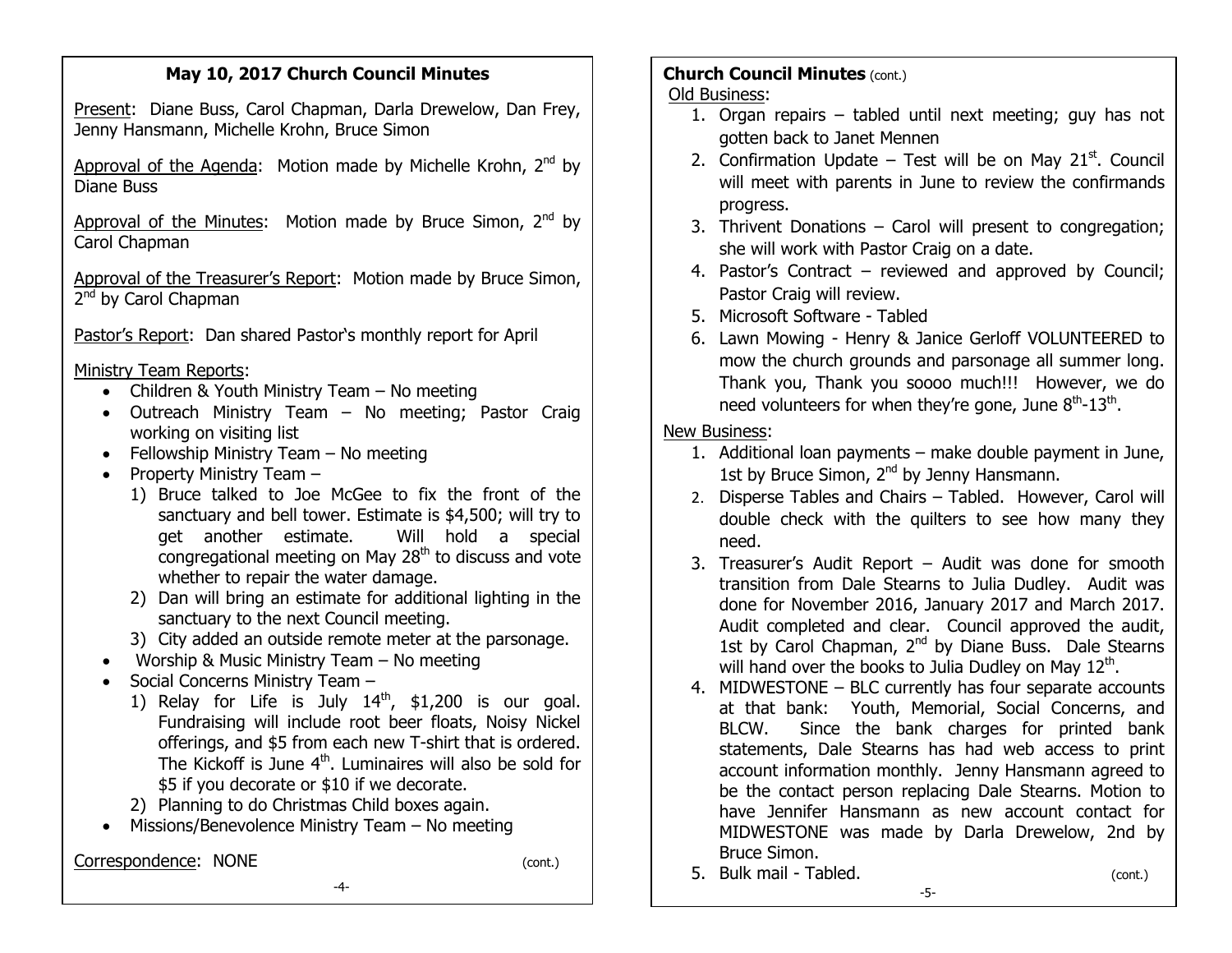## **Bethel Lutheran Church Worship Assistant Schedule for June-- Worship Service 9:00 a.m.**

|                          | June 4                         | <b>June 11</b>          | June 18              | <b>June 25</b>         |  |  |
|--------------------------|--------------------------------|-------------------------|----------------------|------------------------|--|--|
| <b>USHER</b>             | Jeff Jacobson<br>Dale Hansmann |                         |                      |                        |  |  |
| ORGANISTS/PIANISTS       | Janet Mennen                   | Janet Mennen            | Janet Mennen         | Janet Mennen           |  |  |
|                          | Sharleen Hubbard               | Sharleen Hubbard        | Sharleen Hubbard     | Sharleen Hubbard       |  |  |
| <b>ALTAR GUILD</b>       | Marilyn Ingalls                |                         |                      |                        |  |  |
| <b>GREETERS</b>          | Aaron & Angie Ellermann        | Mary Fink & Jean Scully | Wayne & Norma Dudley | Vern & Marilyn Ingalls |  |  |
| <b>LECTORS</b>           | Carol Chapman                  | Candy Krohn             | Diane Buss           | Dave Hubbard           |  |  |
| <b>LITURGISTS</b>        | <b>Terry Mennen</b>            | Dale Krohn              | JoAnne Schwarz       | Sharleen Hubbard       |  |  |
| <b>ACOLYTES</b>          | Devin Bernard                  | Erica Marlette          | Ava Mann             | Kielinn Herter         |  |  |
|                          | Gavin Bernard                  |                         | Corryn Mann          |                        |  |  |
| <b>COMMUNION</b>         | Diane Buss                     |                         | Diane Buss           |                        |  |  |
| <b>ASSISTANTS</b>        | Jay Herter                     |                         | Jay Herter           |                        |  |  |
| <b>COFFEE FELLOWSHIP</b> | <b>Church Council</b>          |                         |                      |                        |  |  |
| <b>SOUND SYSTEM</b>      | <b>Church Council</b>          |                         |                      |                        |  |  |

IF YOU ARE UNABLE TO FULFILL THE ABOVE COMMITMENT, PLEASE FIND A SUBSTITUTE

#### **MAY SUMMARY**

|                                       | <b>Attendance</b> | <b>Bene./Mission</b> | <b>Current</b> | <b>Building</b><br><b>Maintenance</b> |  |
|---------------------------------------|-------------------|----------------------|----------------|---------------------------------------|--|
| Sunday, May 7                         | 84                | \$184.00             | \$2,296.00     | \$0.00                                |  |
| Sunday, May 14                        | 88                | \$145.40             | \$1,705.60     | \$0.00                                |  |
| Sunday, May 21                        | 77                | \$221.90             | \$1,615.10     | \$0.00                                |  |
| Sunday, May 28                        | 50                | \$83.50              | \$1,331.55     | \$0.00                                |  |
| Total Receipts January 1-May 28, 2017 |                   | \$3,230.86           | \$43,656.08    | \$100.00                              |  |

#### **JUNE ANNIVERSARIES**

- 8 Kory & Deb Walters (33)
- $11 -$  Kyle & Mary Rice (23)
- 14 John & Erin Hubbard (3)
- 16 Mark & Marilyn Buss (11)
- 17 Larry & Carol Chapman (50)
- 22 Terry & Janet Mennen (43)
- 24 Jay & Angi Herter (22)
- 28 Jerry & Lisa Luhring (32)